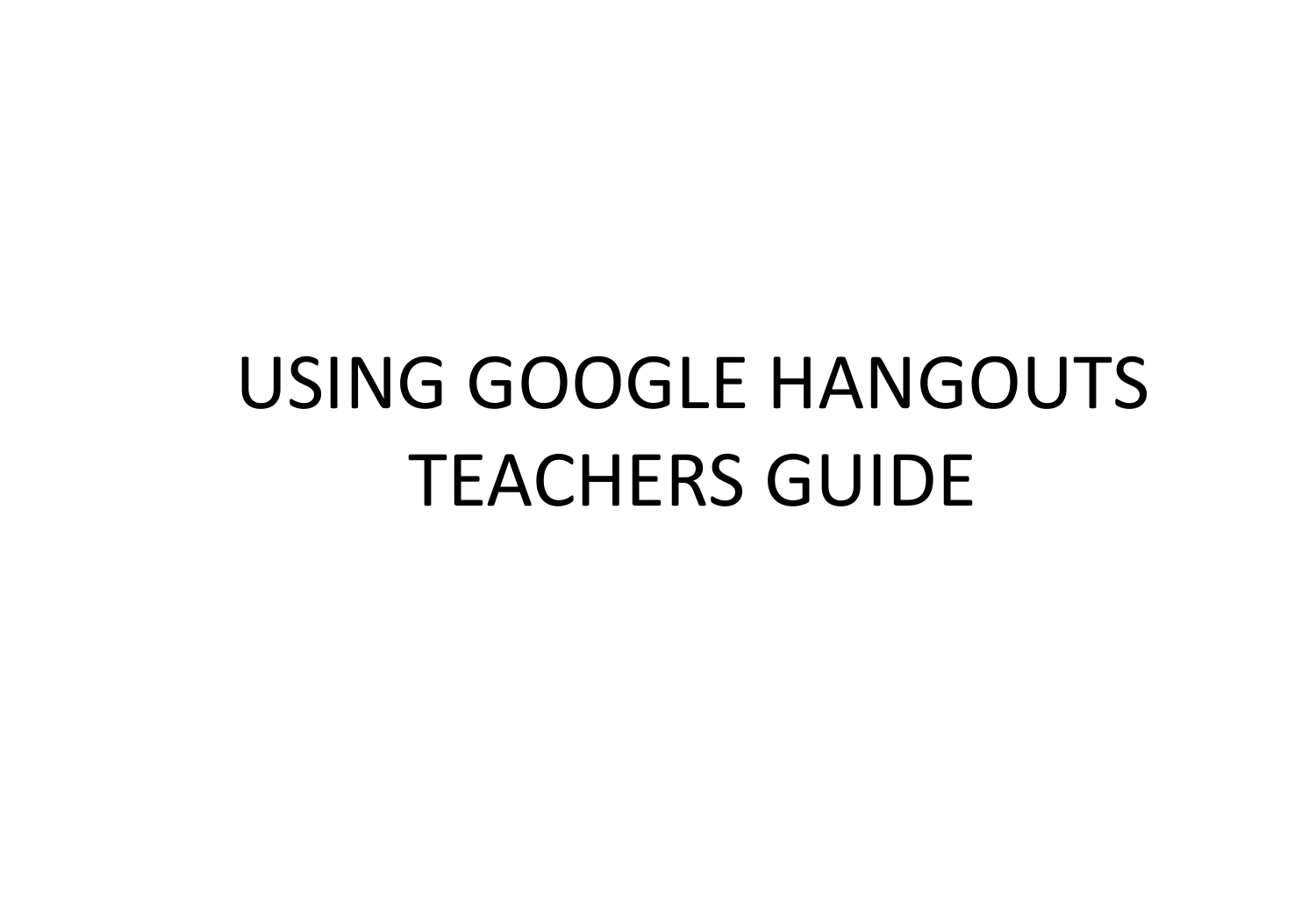Each mentor group has been given a TA21 Gmail account. The sign in details and passwords have been provided to your liaison officer. Sign students in at gmail.com NOTE: Do not give students password for account

| 8 Gmail                            | $\times$ \                                                                                                                    | σ<br>$\mathbf{x}$<br>∣≛ |  |  |  |
|------------------------------------|-------------------------------------------------------------------------------------------------------------------------------|-------------------------|--|--|--|
| G<br>$\Rightarrow$<br>$\leftarrow$ | A B https://accounts.google.com/ServiceLogin?sacu=1&scc=1&continue=https%3A%2F%2Fmail.google.com%2Fmail%2F&hl=en&service=mail | ₩ ☆<br>Ξ<br>O           |  |  |  |
|                                    | Google                                                                                                                        |                         |  |  |  |
| One account. All of Google.        |                                                                                                                               |                         |  |  |  |
|                                    | Sign in to continue to Gmail                                                                                                  |                         |  |  |  |
|                                    | menteetestgroup01@ta21.ie                                                                                                     |                         |  |  |  |
|                                    | <br>Sign in                                                                                                                   |                         |  |  |  |
|                                    | Stay signed in<br>Need help?                                                                                                  |                         |  |  |  |
|                                    | Create an account                                                                                                             |                         |  |  |  |

One Google Account for everything Google

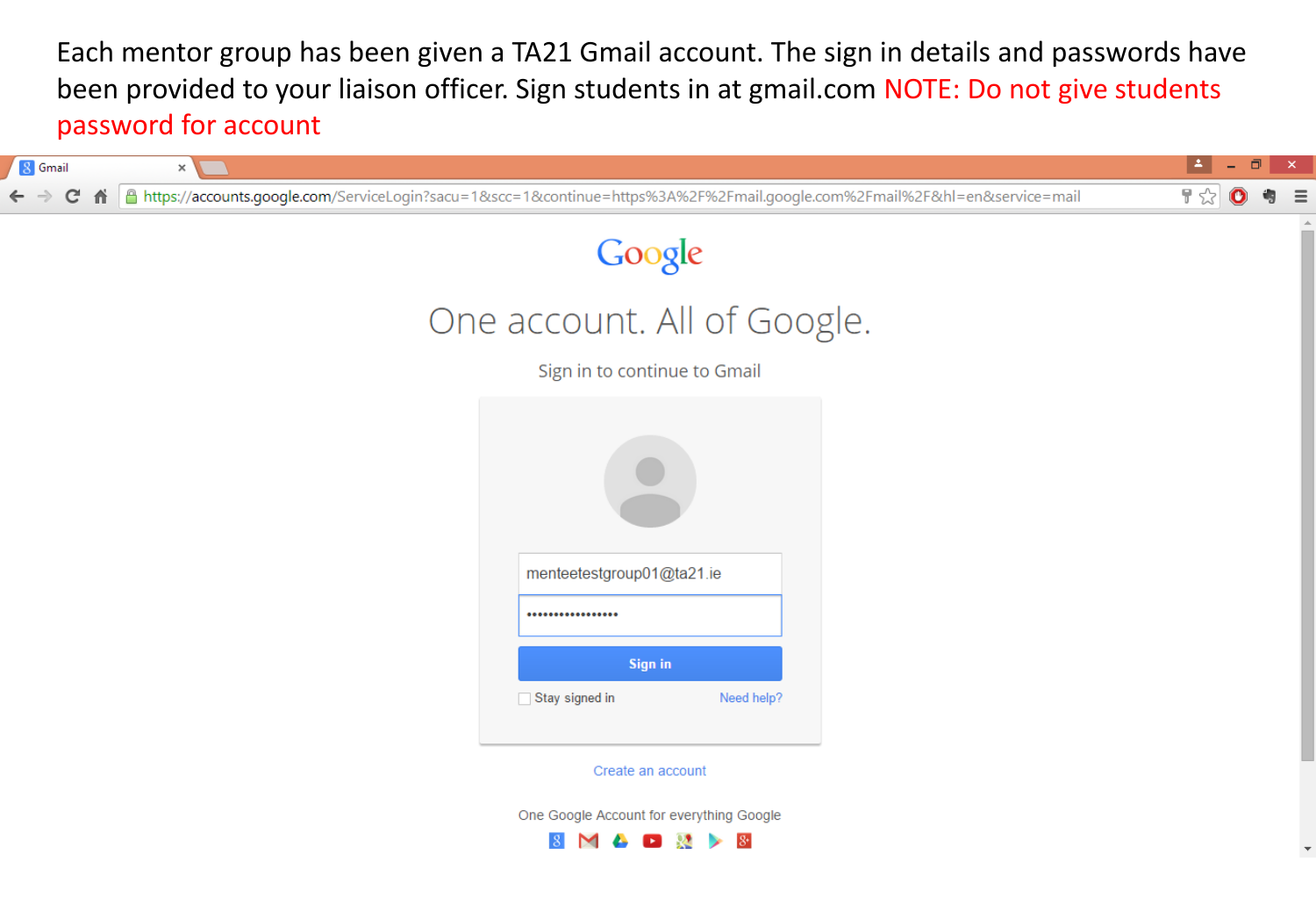On the first log-in you will be asked to accept the terms and conditions. Hit "accept and continue to my account"

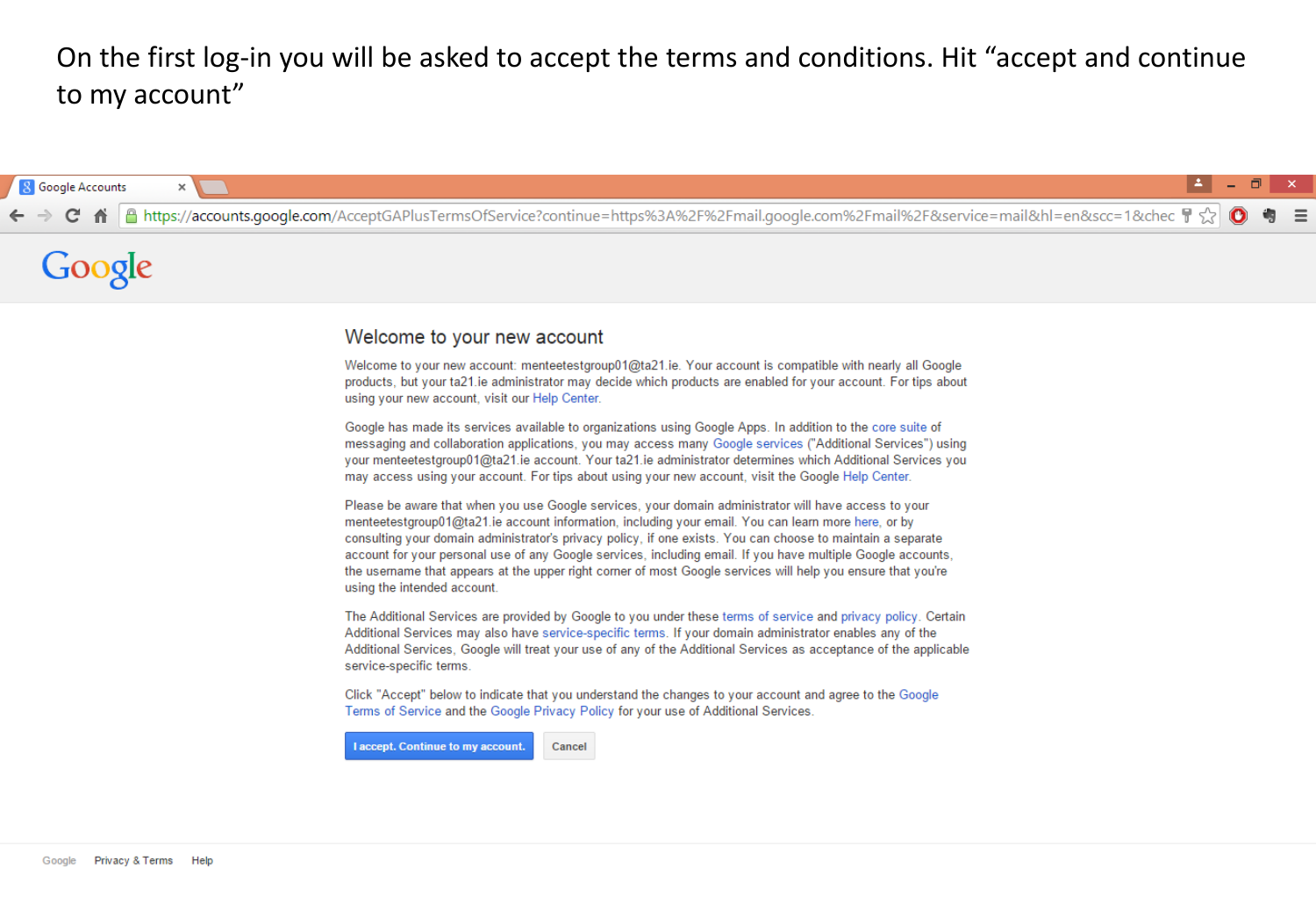If you are signing in for the second time you may be asked to provide a second email address for security reasons. Hit the "skip" button if this happens.

| 8 Google Accounts<br>$\times$                                                                                                                                                                                      |                |
|--------------------------------------------------------------------------------------------------------------------------------------------------------------------------------------------------------------------|----------------|
| B https://accounts.google.com/VerifiedPhoneInterstitial?continue=https%3A%2F%2Fmail.google.com%2Fmail%2F&service=mail&sarp=1<br>G<br>作                                                                             | 무 <sub>있</sub> |
| Help us keep your account secure<br>Just enter your mobile phone number, and we'll let you know if we notice unusual activity in your account.<br>Learn more about how a phone number can help secure your account |                |
|                                                                                                                                                                                                                    |                |
| For example, if someone learns your password and tries to sign in to your account, we'll send you a text<br>message.                                                                                               |                |
| Provide your mobile number                                                                                                                                                                                         |                |
| Most people get fewer than 3 alerts per year. This number will be used only for security purposes.                                                                                                                 |                |
| <b>Mobile phone</b><br>ex: 085 012 3456                                                                                                                                                                            |                |
| H.<br>Skip<br><b>Send verification code</b>                                                                                                                                                                        |                |
|                                                                                                                                                                                                                    |                |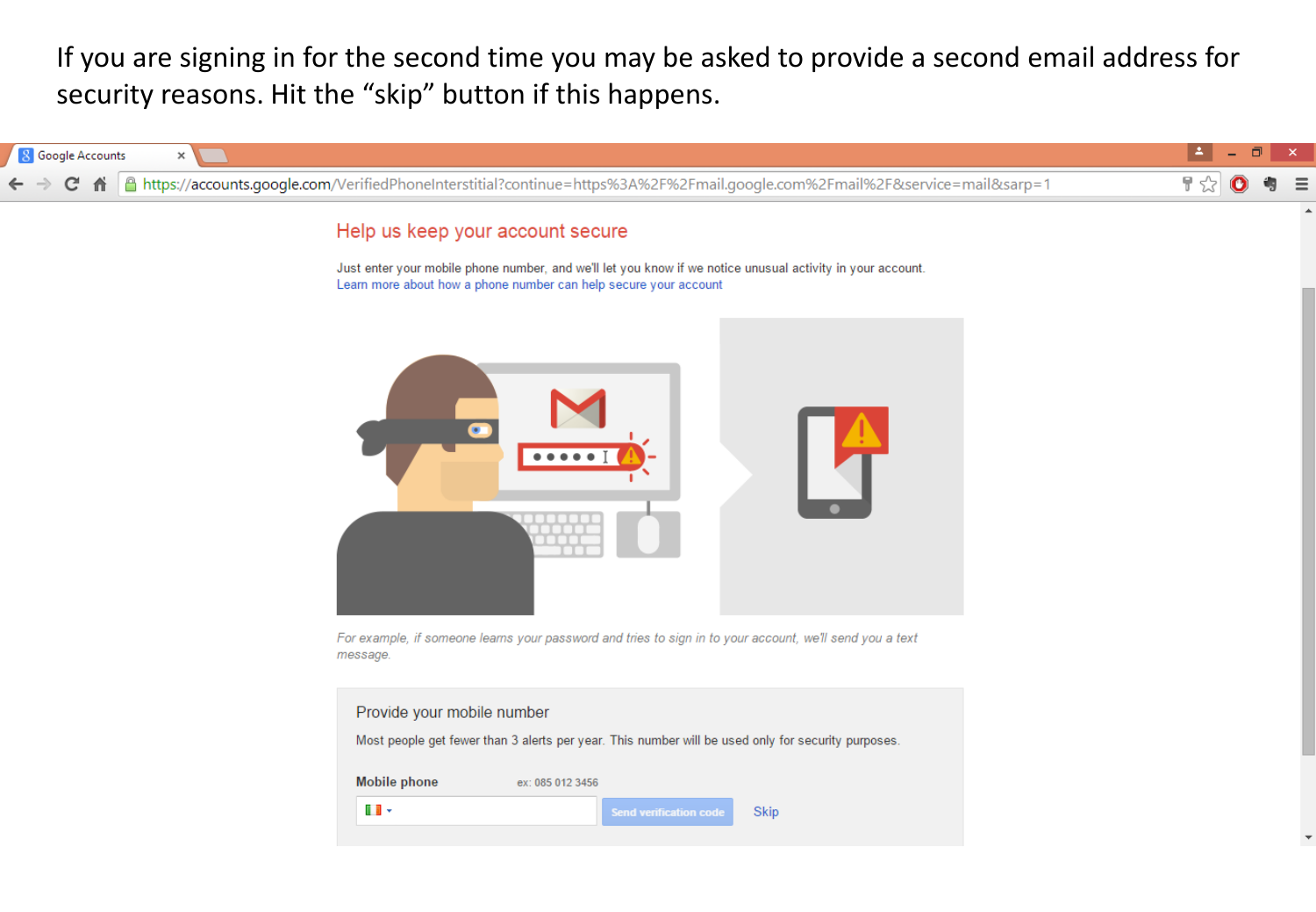In the chat menu on the left, enter in the assigned mentor email address. A list of TA21 mentor email addresses will be provided to your liaison officer.

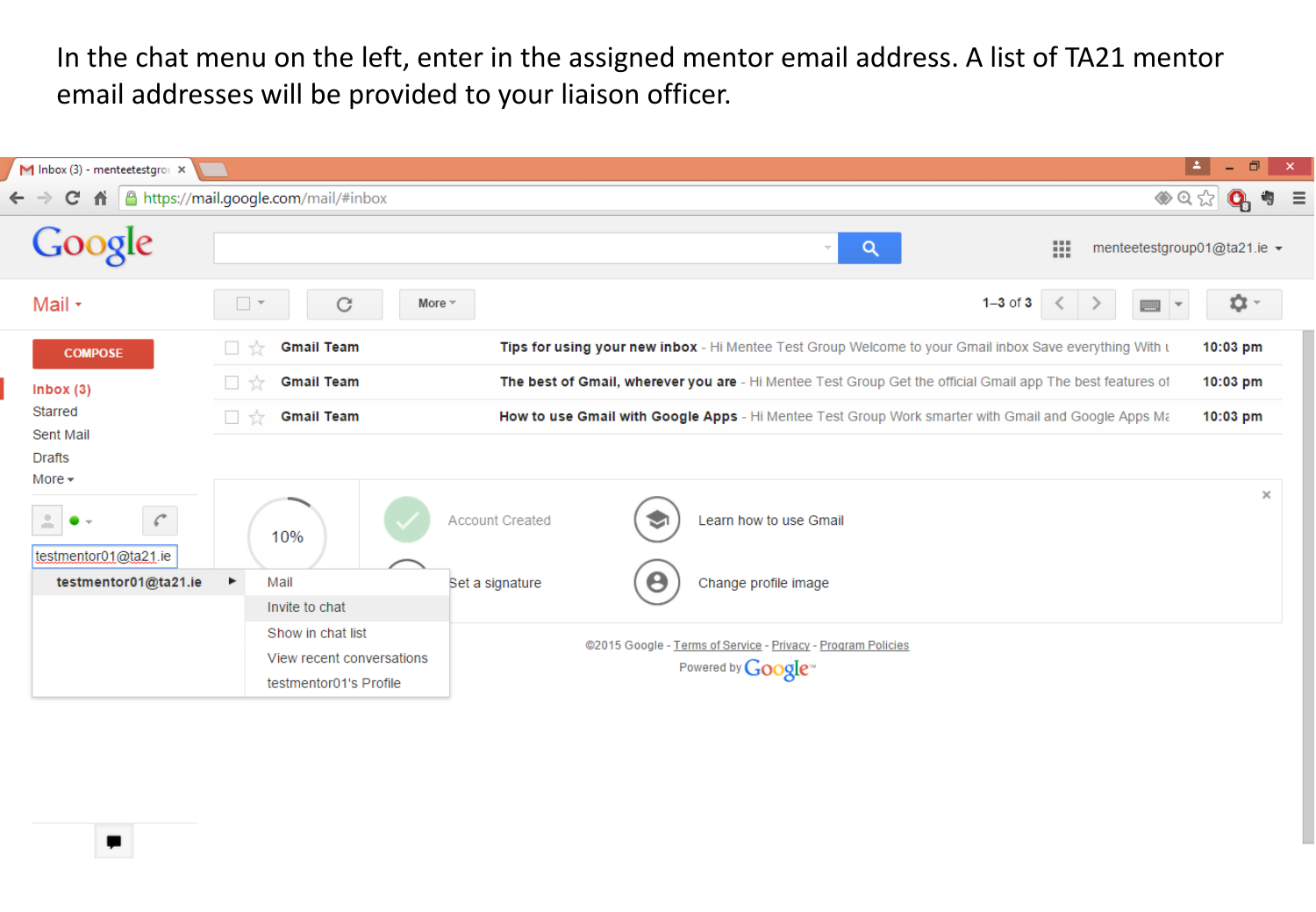Once you/your students have added the mentor, you must wait for them to confirm.



▬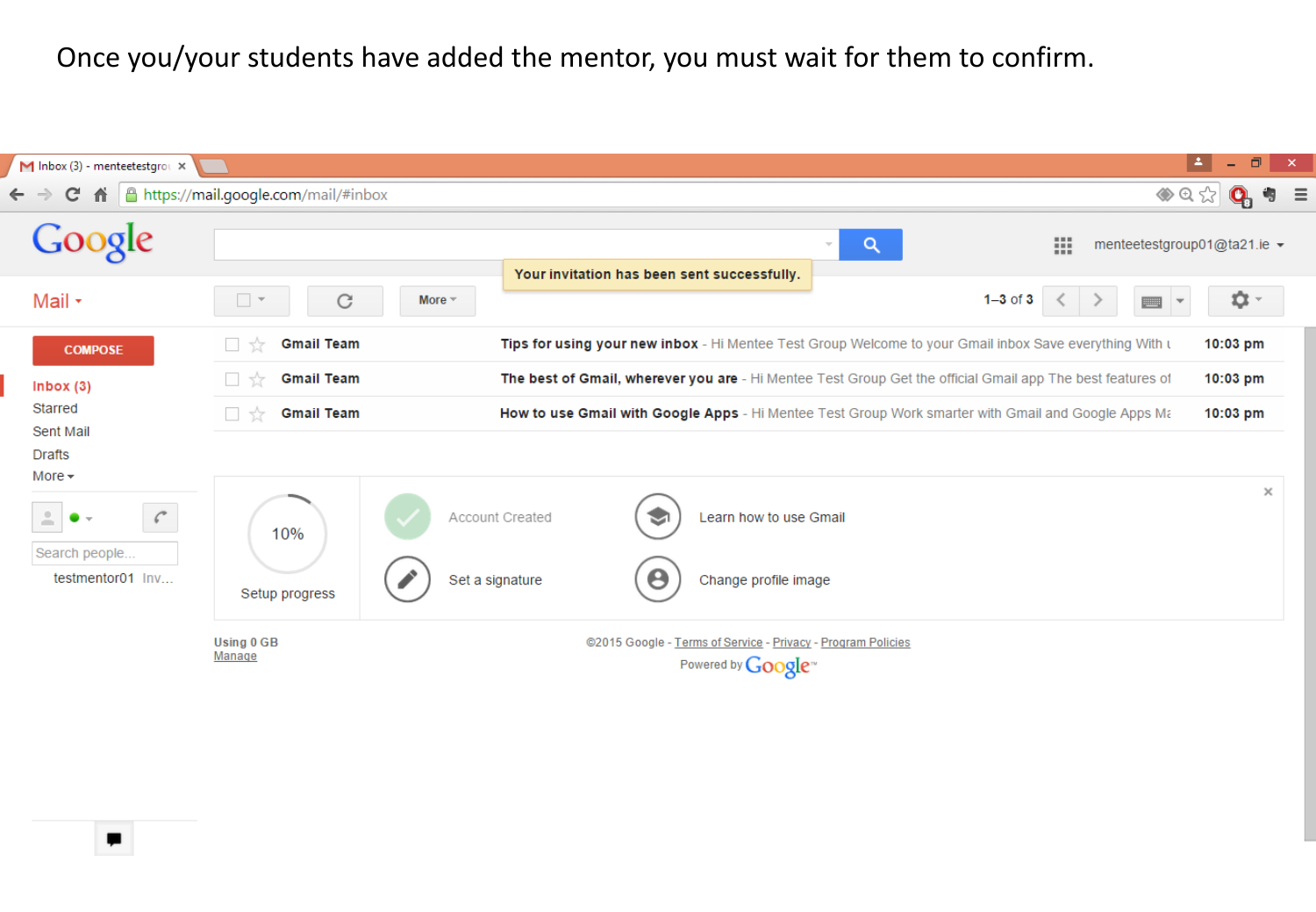If your mentor has been given the mentee group email address then they may have already added them for chat. You can accept the invitation in the chat menu on the left.



▬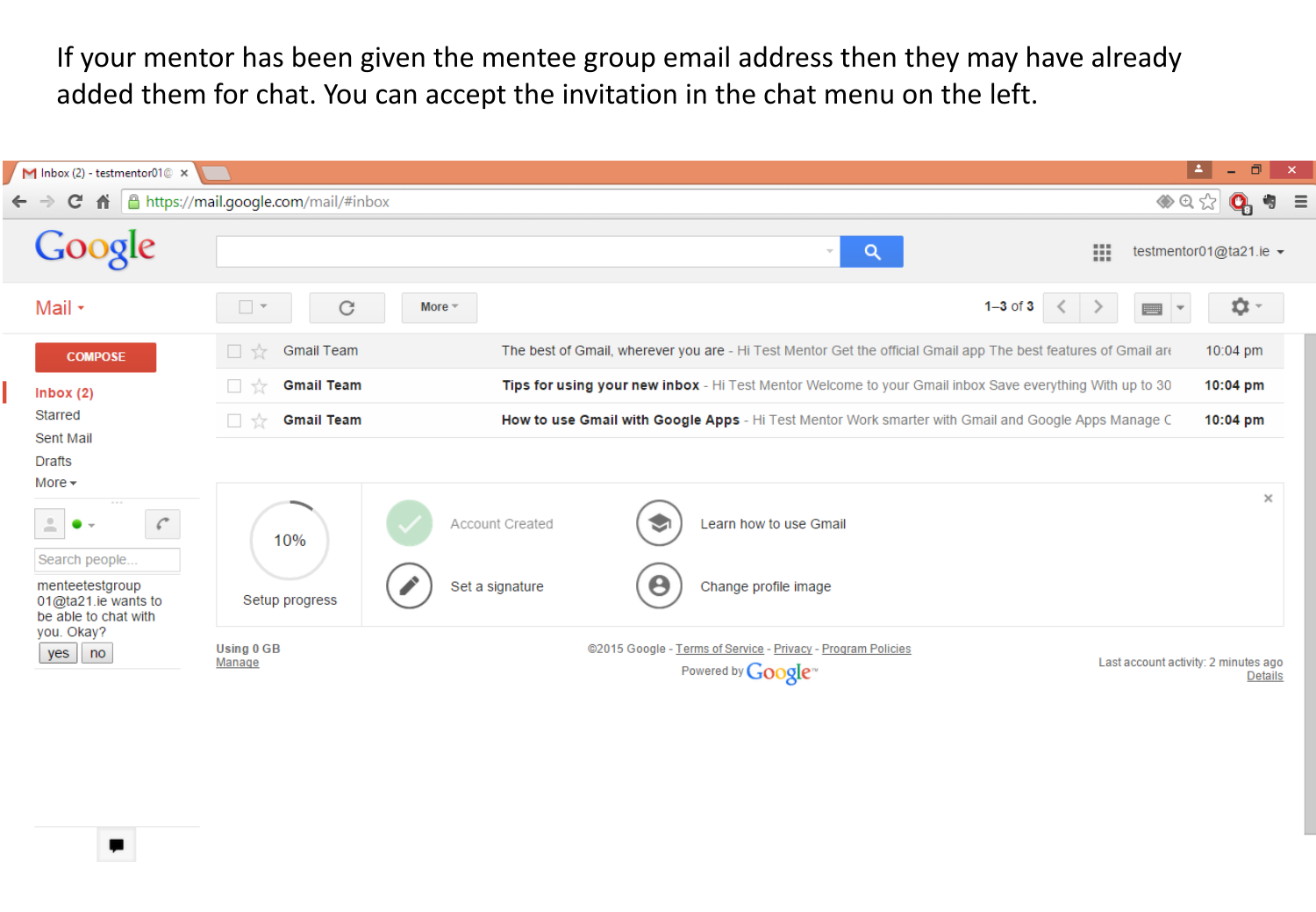When beginning a video call **do not** start it using the drop down menu from the chat menu on the left

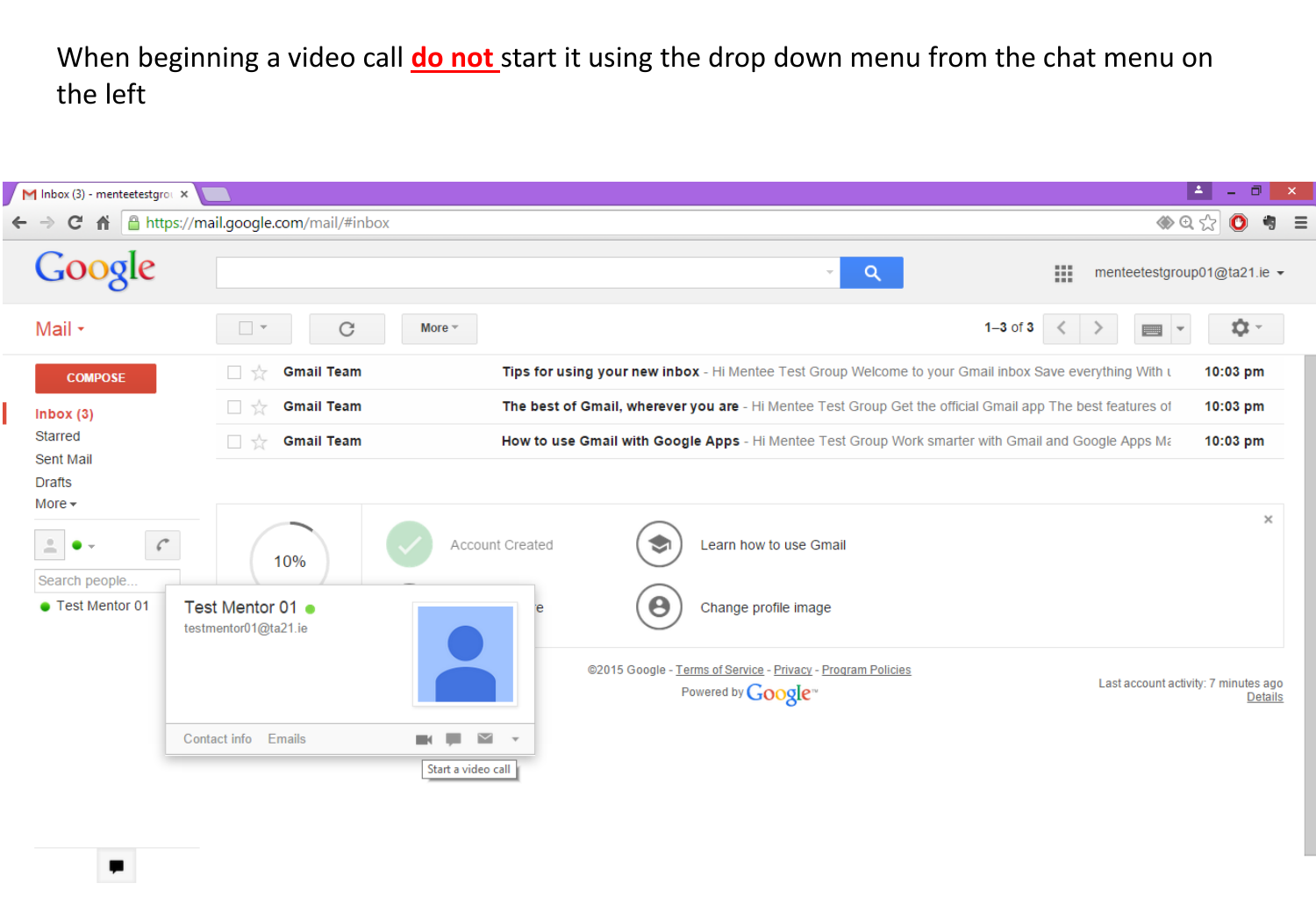Instead, click on the contact to bring up a chat window in the bottom right hand corner. Then click on the video call button in the top left of the chat window. Note; If video calling does not work for some reason, there is an option for audio only or the chat window can be used for text based communication.

|              | M Inbox (3) - menteetestgrou X                                                                    |                                         |                                                                                                                                                                                                            | -41<br>ō<br>$\mathsf{x}$                                                        |
|--------------|---------------------------------------------------------------------------------------------------|-----------------------------------------|------------------------------------------------------------------------------------------------------------------------------------------------------------------------------------------------------------|---------------------------------------------------------------------------------|
| $\leftarrow$ | $\mathbf{C}$                                                                                      | A B https://mail.google.com/mail/#inbox |                                                                                                                                                                                                            | $\equiv$<br>粤<br>$\bullet$                                                      |
|              | Google                                                                                            |                                         | 排<br>$\alpha$<br>$\overline{\nabla}$ .                                                                                                                                                                     | menteetestgroup01@ta21.ie ▼                                                     |
|              | Mail *                                                                                            | $\Box$ $^\star$<br>$\mathbf C$          | $1 - 3$ of $3$<br>More $+$<br>≦<br>$\blacksquare$                                                                                                                                                          | <b>Q-</b>                                                                       |
|              | <b>COMPOSE</b>                                                                                    | <b>Gmail Team</b><br>$\overline{\chi}$  | Tips for using your new inbox - Hi Mentee Test Group Welcome to your Gmail inbox Save everything With L                                                                                                    | 10:03 pm                                                                        |
|              | Inbox(3)                                                                                          | <b>Gmail Team</b><br>- ☆                | The best of Gmail, wherever you are - Hi Mentee Test Group Get the official Gmail app The best features of                                                                                                 | 10:03 pm                                                                        |
|              | Starred                                                                                           | <b>Gmail Team</b><br>□☆                 | How to use Gmail with Google Apps - Hi Mentee Test Group Work smarter with Gmail and Google Apps Ma                                                                                                        | 10:03 pm                                                                        |
|              | Sent Mail<br>Drafts<br>More $\star$<br>$\mathcal{C}$<br>Α<br>٠<br>Search people<br>Test Mentor 01 | 10%<br>Setup progress                   | Learn how to use Gmail<br>Account Created<br>$\boldsymbol{\Theta}$<br>$\mathcal{L}$<br>Set a signature<br>Change profile image                                                                             | $\times$                                                                        |
|              | ₽                                                                                                 | Using 0 GB<br>Manage                    | @2015 Google - Terms of Service - Privacy - Program Policies<br>Powered by <b>Google</b><br><b>Test Mentor 01</b><br>$C = 2+$<br>$\blacksquare$<br>Start a video call<br>Press Enter to send your message. | Last account activity: 7 minutes ago<br>_ ↗ ×<br>More $\blacktriangledown$<br>O |